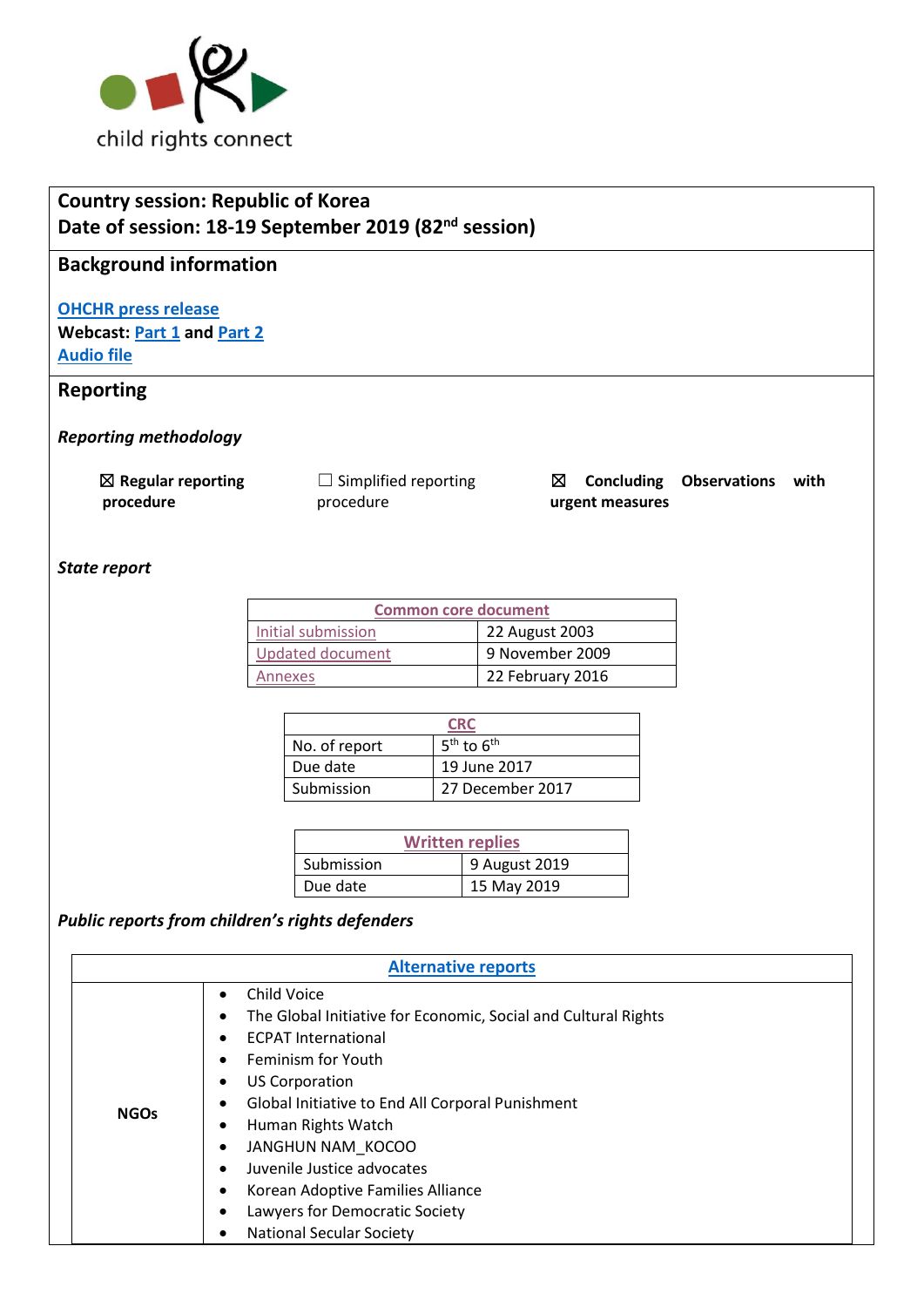

|              | <b>NPO Coalition</b><br>$\bullet$                                                             |  |
|--------------|-----------------------------------------------------------------------------------------------|--|
|              | Save the Children                                                                             |  |
|              | South Korean NGO's Coalition for the Rights of Migrant Children<br>$\bullet$                  |  |
|              | Stand up Against Sex-Trafficking of minors<br>$\bullet$                                       |  |
|              | The Advocates for Human Rights and the World Coalition Against the Death Penalty<br>$\bullet$ |  |
|              | The LGBTQ Youth Crisis Support Center Association for Public interest<br>$\bullet$            |  |
|              | law International Child Rights Centre                                                         |  |
|              | Working Group on the Rights of the Child KCOC<br>$\bullet$                                    |  |
| <b>NHRIS</b> | Republic of Korea National Human Rights Commission                                            |  |
|              |                                                                                               |  |

## **State delegation**

The [delegation](https://tbinternet.ohchr.org/_layouts/15/treatybodyexternal/Download.aspx?symbolno=INT%2fCRC%2fLOP%2fKOR%2f37082&Lang=en) was large and consisted of both high-level and technical staff. The large delegation was headed by Mr. KIM, GANG LIP, Vice Minister of the Ministry of Health and Welfare and composed of representatives of the Ministry of Foreign Affairs, the Ministry of Justice, the Jeju District Court, the Daejeon District Court, the Ministry of Education, the Ministry of National Defence, the Ministry of Environment, the Ministry of Gender Equality and Family, the National Youth Policy Institute, the Constitutional Court, the National Institute of Environmental Research, the Permanent Mission of the Republic of Korea to the United Nations Office at Geneva as well as interpreters.

## **Committee's Task Force members**

| Name & Last Name            | Country        |
|-----------------------------|----------------|
| Amal Aldoseri (coordinator) | <b>Bahrain</b> |
| Cephas Lumina               | Zambia         |
| Benyam Dawit Mezmur         | Ethiopia       |
| <b>Renate Winter</b>        | Austria        |

### **Dialogue description**

#### i. Character of the dialogue:

The dialogue was cooperative and an in-depth discussion. The Korean Republic received a large number of questions and covered most of them across the large delegation.

#### ii. General assessment made by the Committee:

In its concluding remarks, the Committee admitted that it had a lot of questions to the delegation. Hence, the Committee explained that the reason behind this is that it wanted to provide clarifications on the fact that it considers children as individuals with their best possible development to become a fully-fledged human being while it felt that the State party expect children to become the best functioning human being in the society. The Committee expressed its concern on the goals of education; an area the state party spends a lot of financial resources. On matters such as the fight against discrimination or the participation of children in decision-making process, the Committee recommended changing of mindsets, as social consent seems to be an issue in the State party. Finally, the Committee asked the State party to ratify the OPIC.

#### iii. Main issues discussed:

• **General measures of implementation:** The Committee commended the State party for the removal of the reservation of art.21a and asked clarifications about the measures taken to amend or modify the national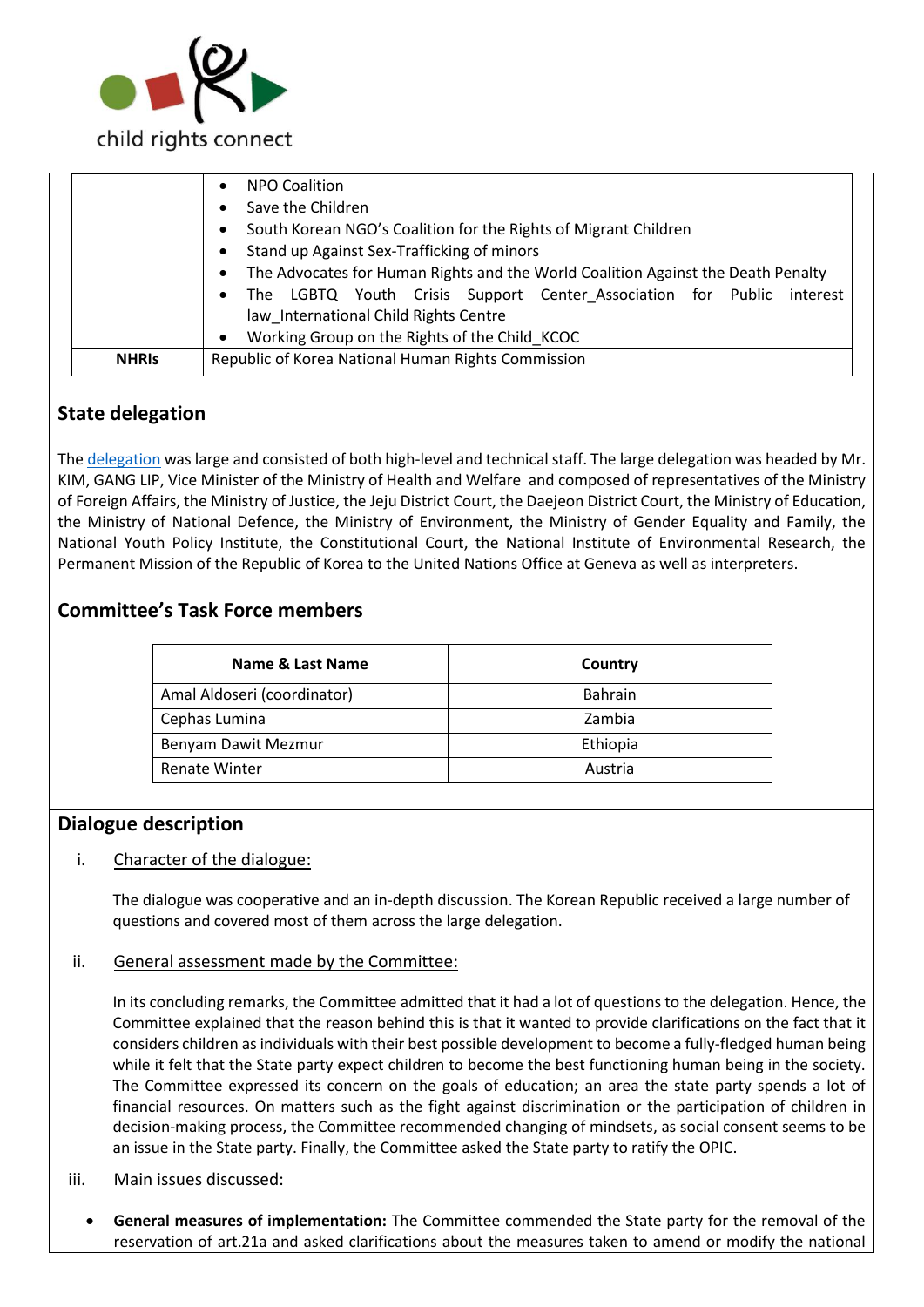

adoption Act to comply with such a provision as a practical step of the withdrawal. The delegation responded that in 2018, the government has conducted a full revision of the Act on Special Cases concerning Adoption; and that in February 2019, there has been a new rule regarding the Adoption of minors established in the Family Court complementing the legislative measures. The Committee also inquired as to whether the State party has set a timeframe for its withdrawal of art.40 para 2 (b) (v). The delegation replied that for the reservation to be withdrawn, the Military Court Act -which has a provision in conflict with the Conventionwould have to be revised and admitted it would be difficult to give a specific timeframe at that moment. In response to a question and doubts of the Committee about the reluctance of the State party to teaching and disseminating the CRC, the delegation replied that the school curriculums include Human Rights education. To a question on whether the government is planning to establish a Ministry on children's rights for coordination purposes, the delegation provided a negative response.

- **Principle of non-discrimination:** The Committee asked about the status of the draft anti-discrimination Act as it noted that children who find themselves in a migration situation face a form of discrimination. The delegation responded that the suggested inclusion of some prohibited grounds of discrimination such as sexual orientation, had generated different views and debates and therefore asked the Committee to be understanding on that matter.
- **Respect for the views of the child:** The Committee asked whether there is an effort to move away from the ad hoc approach of child participation to a more institutionalized and systematic approach. It also noted that it was not clear to which extent the views expressed by children inform policy and law; it was asked whether efforts are made to provide feedback to children who are involved in child participation processes. The delegation assured that children's views are solicited and are still reflected into policy; the Korean General Assembly of children is held annually as means to ensure child participation. Furthermore, the child policy impact assessments notably evaluate the impact of policies on child participation.
- **Freedom of expression, of peaceful assembly and of association and protection of privacy:** The Committee asked whether the government would consider lowering the age of voting as requested by children. The delegation reassured the Committee that a law -currently pending- has been presented to lower the age of voting from 19 to 18 years. The Committee requested to indicate if there exist schools which limit children's rights and liberties and if so, which sanctions are imposed. The delegation affirmed that the freedom of expression, of assembly and other human rights is guaranteed by the Constitution. On the protection of privacy, as the Committee has been informed that schools run searches in students' belongings without their knowledge and asked whether the government was planning on reacting on such violations. Moreover, the Committee also inquired about whether the surveillance cameras in schools were installed to protect students' privacy. The delegation replied that to ensure students' safety, each school unit- by means of certain criteria and procedures- may restrict some activities such as students' participation and assemblies.
- **Right to life, survival and development:** The Committee noted that suicide is a serious issue in Korea and requested the delegation to provide the actual updated data on its victims; it also asked about the impact of the national plan of the Government. The delegation affirmed that the Republic of Korea has the second highest rate suicide rate among countries of the Organization for Economic Co-operation and Development, and that the Government has made significant efforts to address this issue. Still on suicide prevention, several initiatives are in place: a national action plan has been established to reduce the nation's suicide rate in January 2018 and the Child Suicide Prevention Committee chaired by the Prime Minister created to support the Government.
- **Freedom of thought, conscience and religion:** The Committee inquired on the specific actions taken by the government to ensure that religious beliefs of students of certain religious backgrounds particularly from those from minority religions are fully taken into consideration in school programs. *No clear response was provided.*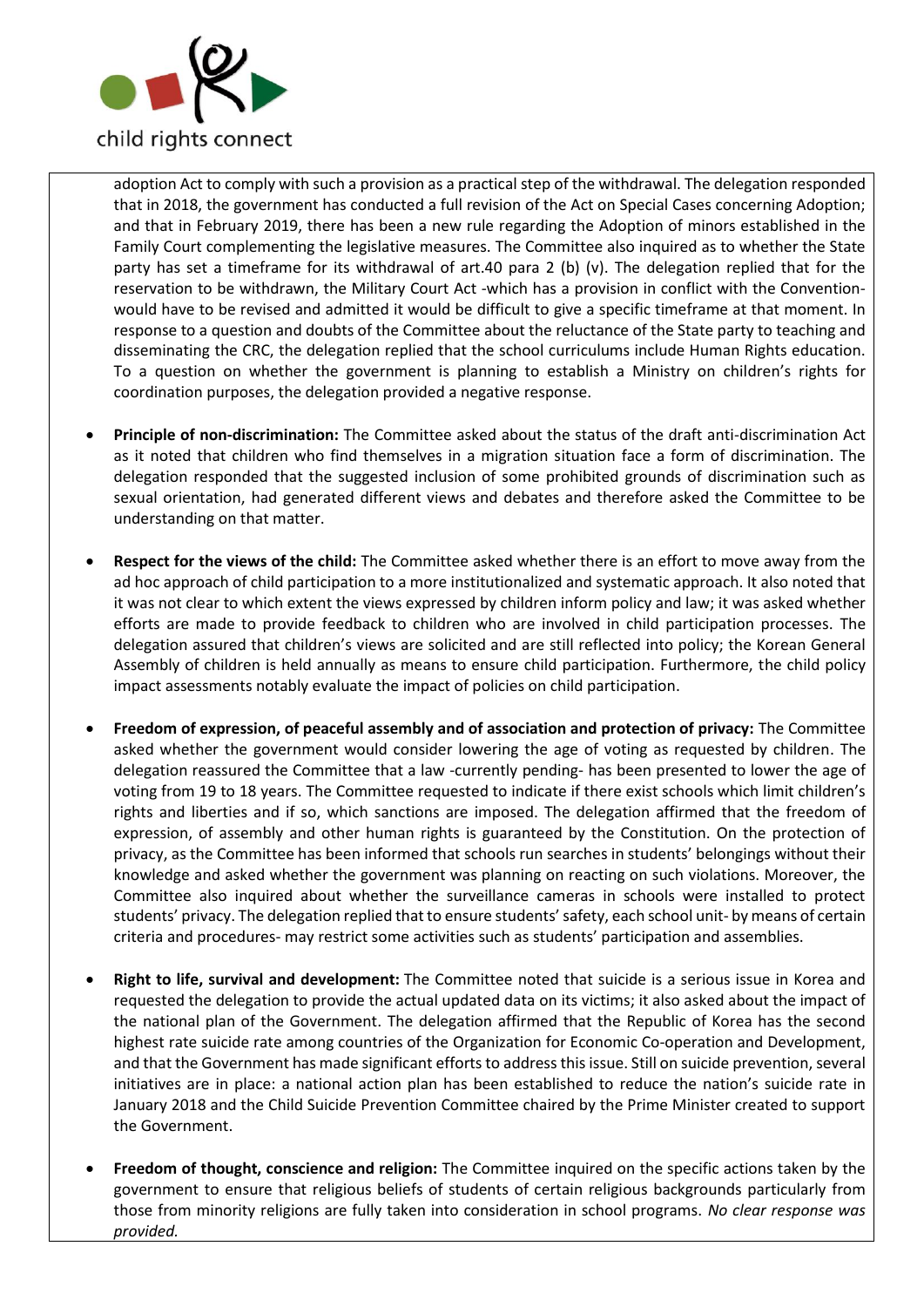

- **Violence against children:** The Committee showed serious concern around the issue of corporal punishment while it mentioned that it was among the three main areas of concern that children have requested it to discuss with the delegation. It asked whether such an act is explicitly prohibited in all settings. The delegation responded that in schools, disciplinary action can only be taken for the welfare of the child and that this could not provide grounds for corporal punishment. Moreover, it was added that Korean legislation on education and human rights prohibit corporal punishment and that the latter is prohibited in correctional facilities. The Committee raised concern about the fact that the school administrations are left with the discretion of using corporal punishment, including indirect methods which would imply that such an act is not prohibited by law. The delegation affirmed that indirect corporal punishment is still committed in schools and that there is a question of discrepancies within provinces as some authorities autonomously enforce different rules. The Government promised to work on harmonizing regulations on the prohibition of corporal punishment across the country. To a question of whether there have been awareness raising campaigns, the delegation replied that a child abuse prevention forum has been conducted and diverse activities shall be carried out continuously. The Committee also raised concern on sexual harassment of girls by teachers in school, which crimes -these instigated the "Me too" movement"- often went unreported; the Committee hence asked which reparations were provided to the victim. The delegation acknowledged that the "*Me Too*" movement in 2018 had spread across society in the Republic of Korea, including in high schools. In March 2018, the Ministry of Education created an online reporting centre -still operational- for victims to be able to denounce perpetrators without fear of reprisals and a total of 292 complaints have been filed. It was added that counselling is also offered to victims in school environments and victims can ask to be transferred to other schools if they so wished, following the amendment of the admission and transfer guidelines by the Government.
- **Environment health:** According to the information that the Committee received, the state party relies on coal-fired power plants for its energy needs estimated at 28% in 2017 which results in pollution and has a significant environmental impact, particularly on children. Likewise, the Committee expressed concern for children whose mothers are exposed to pollution during pregnancy as they might be at risk of a number of health conditions such as lower birth weight, premature birth, etc. In this sense, the Committee asked about measures taken to mitigate the impact of climate change resulting from high reliance on fossil fuels and measures to protect children and mothers from pollution occasion by coal-fired plants. The delegation responded that the government has been conducting, since 2017, a study which takes into account children and the elderly who are more vulnerable in order to identify the status of local residents living near coal-fired power plants in terms of their exposure to environmental pollution and their health. With regards to pregnant women and environmental health, the government places a priority in protecting them and is also monitoring, through the survey, the impact on the health of the newly born. By comprehensively evaluating the results of the survey, the government will identify the areas which need actions for protecting the mothers and child and will formulate the necessary national action plan.
- **Education:** The Committee noted that the aims of education in the state party was to enter prestigious universities, rather than to supportthe full potential of students. This is resulting in high levels of competition and sometimes suicide. The Committee asked, in this sense, if the State party has conducted studies to understand root causes of school dropouts and therefore find solutions. The delegation acknowledged that children face significant academic stress, notably in private education institutions. However, the Public Education Act stipulates that there should be no classes after or before school hours; children should only be tested on material that had been included in the official curriculum and covered in class. A new board had been formed to ensure compliance with this act and take corrective measures addressing violations. Moreover, a system has been put in place for middle school students, providing them with the opportunity to take a break from knowledge-driven education for a predetermined period. The Committee also expressed concern about the fact that the right to education is only granted to Korean nationals and how it can facilitate access of undocumented students to education in general. The delegation assured the Committee that the right to education is also guaranteed to migrant children in primary and middle schools; principals can in fact not refuse admission to migrant children without justification; Korean language classes are offered to migrant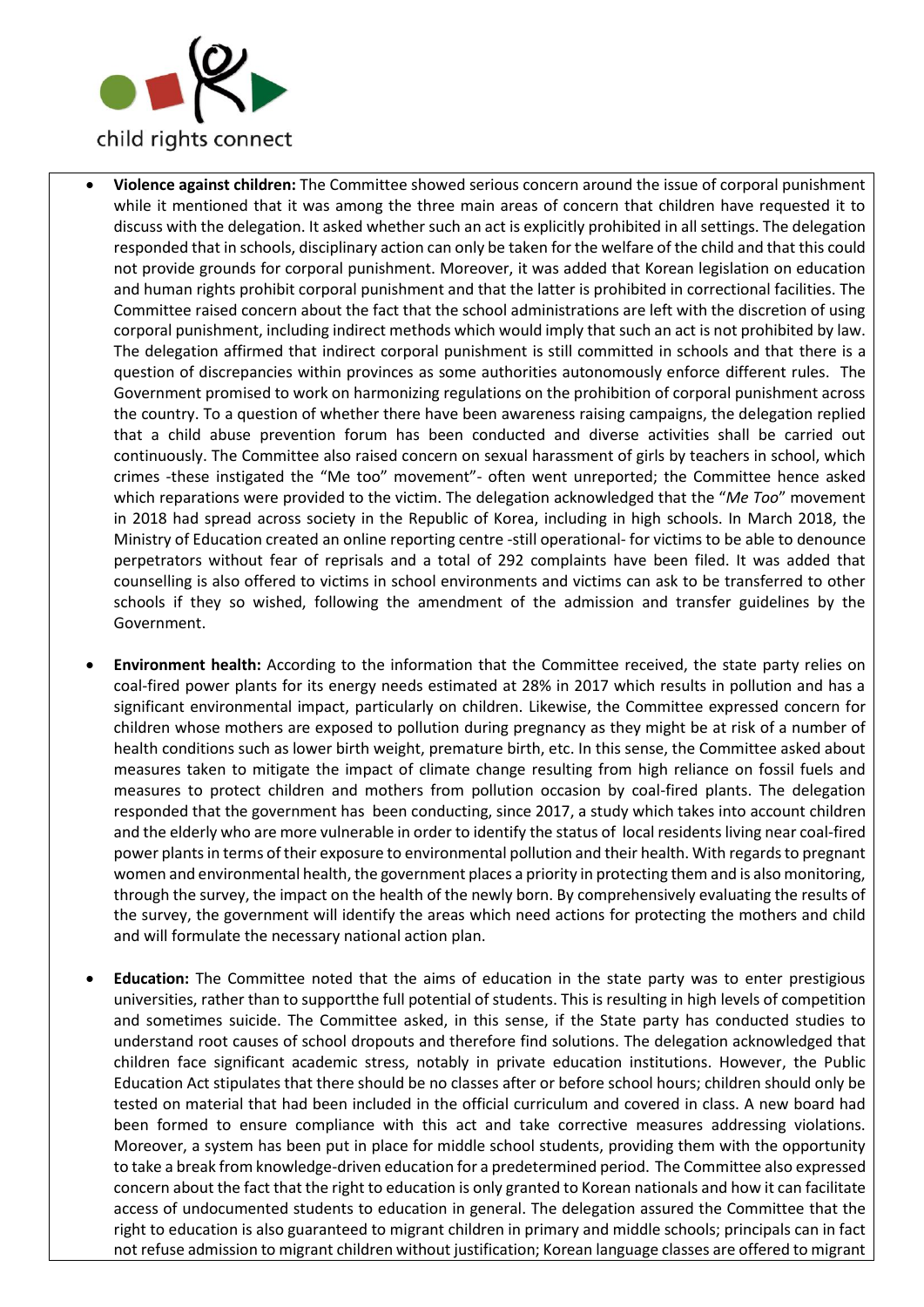

children. The Committee asked whether there are plans to stop the deportation of child migrants after their graduation. The delegation responded that children without a stay permit, after graduating from high school, could obtain a visa granting them the right to stay in the Republic Korea for a longer period of time.

## **Recommendations of the Committee**

In its [Concluding Observations,](https://tbinternet.ohchr.org/_layouts/15/treatybodyexternal/Download.aspx?symbolno=CRC%2fC%2fKOR%2fCO%2f5-6&Lang=en) the Committee drew attention to the need of urgent measures concerning the following six areas:

- **Non-discrimination:** The Committee urges the State party to expeditiously adopt anti-discrimination legislation and ensure that it includes prohibition of discrimination based on origin, sexual orientation and gender identity. The State party is also requested to (a) Enact a comprehensive anti-discrimination law and strategy (b) Ensure equal access to birth registration, childcare facilities, education, healthcare, welfare, leisure and State support for all children within its territory; (c) Prevent and eliminate achievement-based discrimination in schools: (d) Ensure equal treatment for all families.
- **The right to life, survival and development:** The Committee urges the State party to strengthen its efforts to effectively prevent child suicide and address its root causes, as previously recommended, through comprehensive policy, psychological, educational and social measures and therapies targeting children, families and the public at large. The State party is also requested to (a) Investigate possible health damage caused by humidifier disinfectant; (b) Continue monitoring indoor air quality and exposure to hazardous substances in all childcare and educational settings; (c) Continue its efforts to provide adequate remedies and reparation to child victims of humidifier disinfectant; intensify its efforts to control chemical substances and prevent hazardous incidents.
- **Violence against children:** With reference to its general comments No. 13 (2011) and No 8 (2006) and SDG target 16.2, the Committee recommends that the State party to (a) Establish a national database on all cases of violence and abuse against all children and undertake a comprehensive assessment of their extent, causes and nature; (b) Formulate a comprehensive strategy and an action plan for preventing, combating and monitoring all forms of violence and abuse against children, including online violence; (c) Explicitly prohibit corporal punishment, including "indirect corporal" and "disciplinary" punishment, in law and practices in all settings, in all territories of the State Party; (d) Intensify awareness-raising and education programmes on all forms of violence and abuse(e) Train professionals concerned to identify and adequately respond to cases of violence and child abuse; (f) Ensure that cases of violence and child abuse are investigated and appropriately addressed; (g) Ensure the development of programmes and policies for the prevention, recovery and social reintegration of child victims of abuse; (h) Allocate adequate resources for implementing the abovementioned recommendations and reducing regional disparities.
- **Sexual abuse:** The Committee urges the State party to: (a) Take all measures necessary to prevent and respond to all manifestations of child sexual exploitation and abuse, including online prostitution and grooming, and sexual harassment by teachers; (b) Define and criminalise online grooming; (c) Increase the age below which it is prohibited to engage in sexual activities with a child; (d) Ensure that all children, by definition under the age of 18, who are engaged in prostitution and sexual abuse ("children involved") are not treated as offenders but treated as victims, including by: (i) referring to them as "victims" in the legislation; (ii) abolishing the "protective disposition;" (iii) providing them with support services and legal aid; (iv) ensuring their access to justice, including compensation and redress; (e) Strengthen awareness-raising; (f) Ensure that sex offenders, including teachers, are prosecuted, regardless of the evidence of coercion, and duly sanctioned; and align the penalties for sexual offences with the international standards.
- **Education:** While referring to its General Comment No. 1 (2001)**,** the Committee urges the State party to reform its public education system and with a view to reducing competitiveness, including by diversifying the National Curriculum, reconsidering its college admission system and strengthening career counselling, and to: (a) Reduce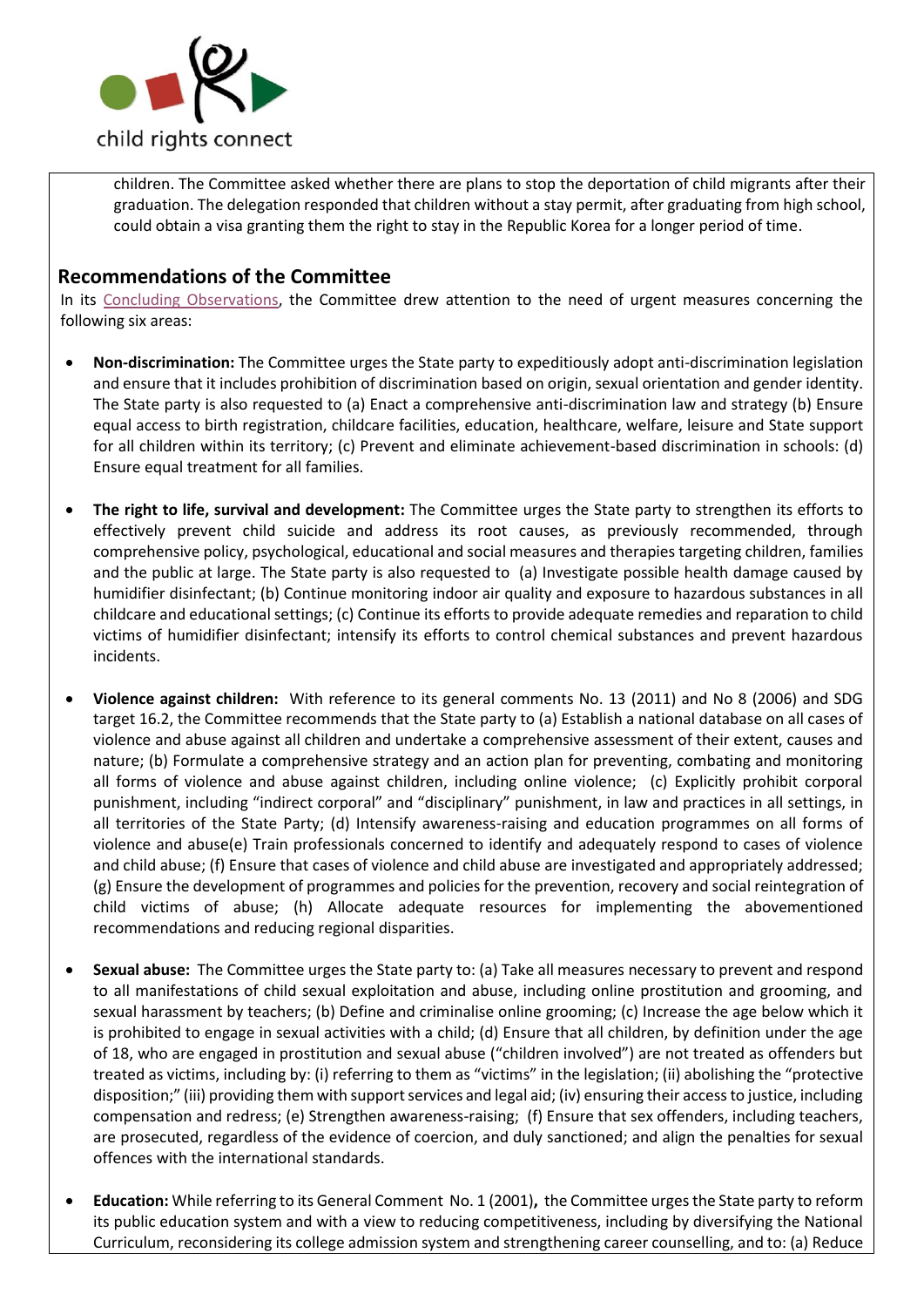

reliance on private education; monitor the compliance of public and private schools with the Prior Learning Act; (b) Review the Framework Act on Education to ensure compulsory education for all children; (c) Ensure the provision of inclusive education and reasonable accommodation to children with disabilities; (d) Strengthen efforts to identify and effectively address the root causes of school drop-out and assess the magnitude of the phenomenon;(e) Reduce regional disparities; (f) Provide age-appropriate sexual education; (g) Strengthen and diversify career counselling and the Free Semester System; (h) Prevent and combat discrimination in school; and provide training on stress reduction and emotional stability; (i) Strengthen measures to combat bullying; (j) Undertake awareness-raising programmes and public campaigns to change the perception and attitudes towards rest, leisure and play.

• **Juvenile justice:** The Committee urges the State party to: (a) Establish a system of specialised child justice courts for all cases involving children in contact with the law; (b) Maintain the minimum age of criminal responsibility at 14; (c) Ensure that fair trial guarantees are respected; ; (d) Ensure, in law and in practice, the provision of qualified legal assistance to all children in conflict with the law from the investigation onwards; (e) Repeal Article 4(1)(3) of the Juvenile Act ("crime-prone juveniles"); (f) Establish legal basis for court diversion and promote non-custodial sentences; (g) Establish clear grounds for detention in the Juvenile Act; use detention as a measure of last resort and for the shortest period of time; (h) Ensure that detention conditions, including temporary detention, are compliant with international standards; ensure that children deprived of liberty are held in facilities close to their residences; (i) Revise legislation and take all effective measures to eliminate all possibility that a child is detained with adults; (j) Abolish disciplinary confinement and transfer and promote restorative measures for discipline; (k) Regulate the use of force and protective devices in relation to children and ensure that is limited to specific circumstances, necessary and proportional; (l) Ensure that the privacy of children in detention is respected; prohibit DNA collection and HIV testing for child detainees; (m) Strengthen non-custodial measures to prevent reoffending; (n) Ensure that all children in conflict with the law are treated equally and without discrimination. Follow up to the Committee's previous concluding observations on the OPSC.

#### **The Committee also issued recommendations on the following topics:**

- **General measures of implementation** (Reservations, Legislation, Comprehensive policy and strategy, Coordination, Allocation of resources, Data collection, Independent monitoring, Dissemination, awarenessraising and training, International cooperation and Children's rights and business sector)
- **General principles** (Best interests of the child)
- **Civil rights and freedoms** (Birth registration, Right to identity, Freedom of expression, association and peaceful assembly, Right to privacy)
- **Family environment and alternative care** (Family environment, Adoption, Illicit transfer and non-return, Children of incarcerated parents)
- **Disability, basic health and welfare** (Children with disabilities, Health and health services, Mental health, Adolescent health and Standard of living)
- **Special protection measures** (Asylum-seeking, refugee and migrant children, Economic exploitation, including child labour, Sale, trafficking and abduction)
- **Ratifications** of OPIC and the International Convention on the Protection of the Rights of All Migrant Workers and Members of their Families.

## **Sustainable Development Goals**

- 2.2 on ending all forms of malnutrition,
- 3.4 on promoting mental health and well-being
- 3.5 on strengthening the prevention and treatment of substance abuse, including narcotic drug abuse and harmful use of alcohol
- 3.8 on universal health coverage,
- 4.5, on eliminating gender disparities in education and ensuring equal access to all levels of education and vocational training for the vulnerable